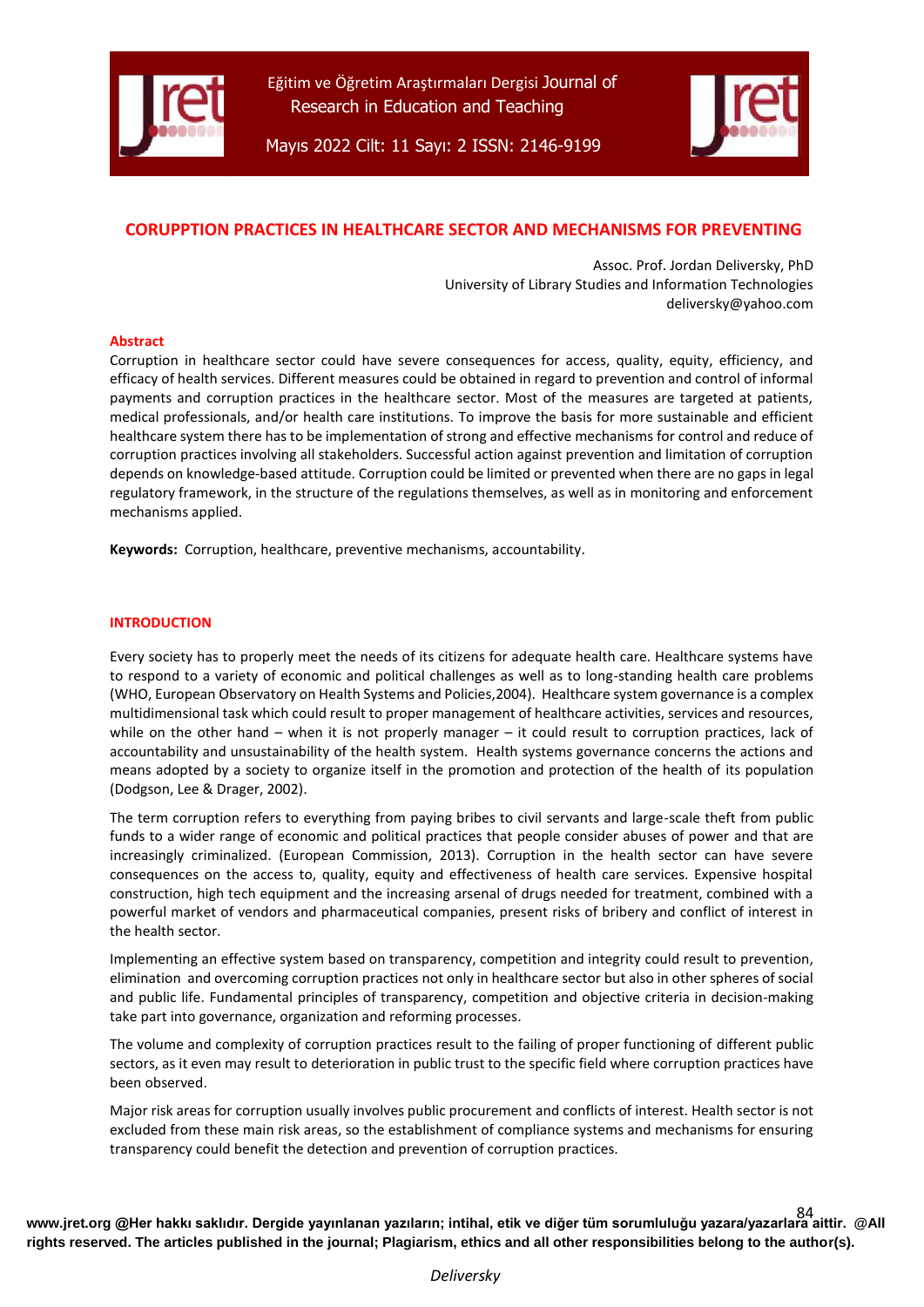



Mayıs 2022 Cilt: 11 Sayı: 2 ISSN: 2146-9199

Managing main government processes and special attention to structure and clarity of obligations of public servants could serve as focus point when assuring the prevention and limitation of conflict of interest in public sectors. Anti-corruption initiatives, legislative measures and efforts to reform sectors where corruption occurs plays an important role in overcoming the negative impact which corruption has on the society.

In the healthcare sector, main challenges regarding unlawful and corruption activities could be observes in pharmaceuticals and medical devices services, as well as in actions related to access to healthcare and providing medical attention and services.

# **CORRUPTION IN HEALTHCARE**

Corruption in healthcare sector could have severe consequences for access, quality, equity, efficiency, and efficacy of health services. Fighting corruption in healthcare sector requires an overall commitment to integrate an anti-corruption perspective into all approaches to spending on health. Among the main reasons for corruption in the health sector are weak or non-existent rules and regulations, lack of accountability, low salaries and limited offer of services (Transparency international Health Initiatives, online). Some of the common corrupt practices in the health sector include theft of medical supplies, informal payments, fraud, weak regulatory procedures, opaque and improperly designed procurement procedures, diversion of supplies in the distribution system for private gains and embezzlement of health care funds (United Nations Development Program, 2011).

Dealing with public healthcare corruption practices involving procurement processes, requires good understanding of the procurement processes. Public contracting processes broadly follow the same general steps as those included in general procurement cycle (United Nations Office on Drugs and Crime, 2013).

Main stages of procurement cycle include pre tender stage, tender stage and post-tender stage, as in each and every stage of the procurement, corruption risk may occur, as the choice of tender method is usually determined by the estimated contract value and the legal requirements of the regulatory framework.

Direct impact on the corruption risk may have the tender procurement method and the type of procedure selected to be applied. Higher risk of corruption and favoritism may occur when there is lack of transparency, lack of visibility and accountability as well as when weak implementation of monitoring mechanisms have been applied. Procurement system management in most cases, and specifically in healthcare sector depends on great extend to factors such as visibility and accountability and positive results may be accomplished in circumstances when stakeholders are being able to monitor the procurement process.

Corruption and unlawful practices could occur under the form of bribery and fraud, as different types of corruption activities can be identified by reviewing the processes in the health care delivery system and examining the potential risks and abuses that could occur within them.

Bribery could be determined by the offering of advantages for actions that are illegal or unethical. Risk management in administrative and management activities could fail to detect or prevent corruption occurring by the form of bribery. Development and implementation of adequate tools and instruments on detecting corruption activities, as well as public awareness and risk management capacities may support the prevention and elimination of corruption on various sectors, including in healthcare sector.

Complex administrative servicing is aimed at facilitating the access to administrative services, reducing costs and deadlines for administrative servicing, assuring its orientation to the needs of citizens and organizations, as well as reducing administrative burdens. (Neykova M., 2017). At institutional level, good governance is critically important for detection, overcoming and preventing corruption in all its forms. The term 'good governance' has both social and political value, as it has been used to promote and implement specific types of concepts and reforms at national and international level.

Direct participation of clients, patients, citizens, services providers and service users could support accountability and may have positive impact on overcoming challenges and negative outcomes resulted by lack of transparency.

The general concept of governance in healthcare services include international institutions and national bodies to promote work of governance and to adopt easier and modern techniques when developing sustainable anticorruption solutions. It is important to be taken into consideration the fact that certain variables may play important role in understanding what outcomes specific initiatives and policy implementation may produce.

**[www.jret.org @](http://www.jret.org/)Her hakkı saklıdır. Dergide yayınlanan yazıların; intihal, etik ve diğer tüm sorumluluğu yazara/yazarlara aittir. @All**  85 **rights reserved. The articles published in the journal; Plagiarism, ethics and all other responsibilities belong to the author(s).**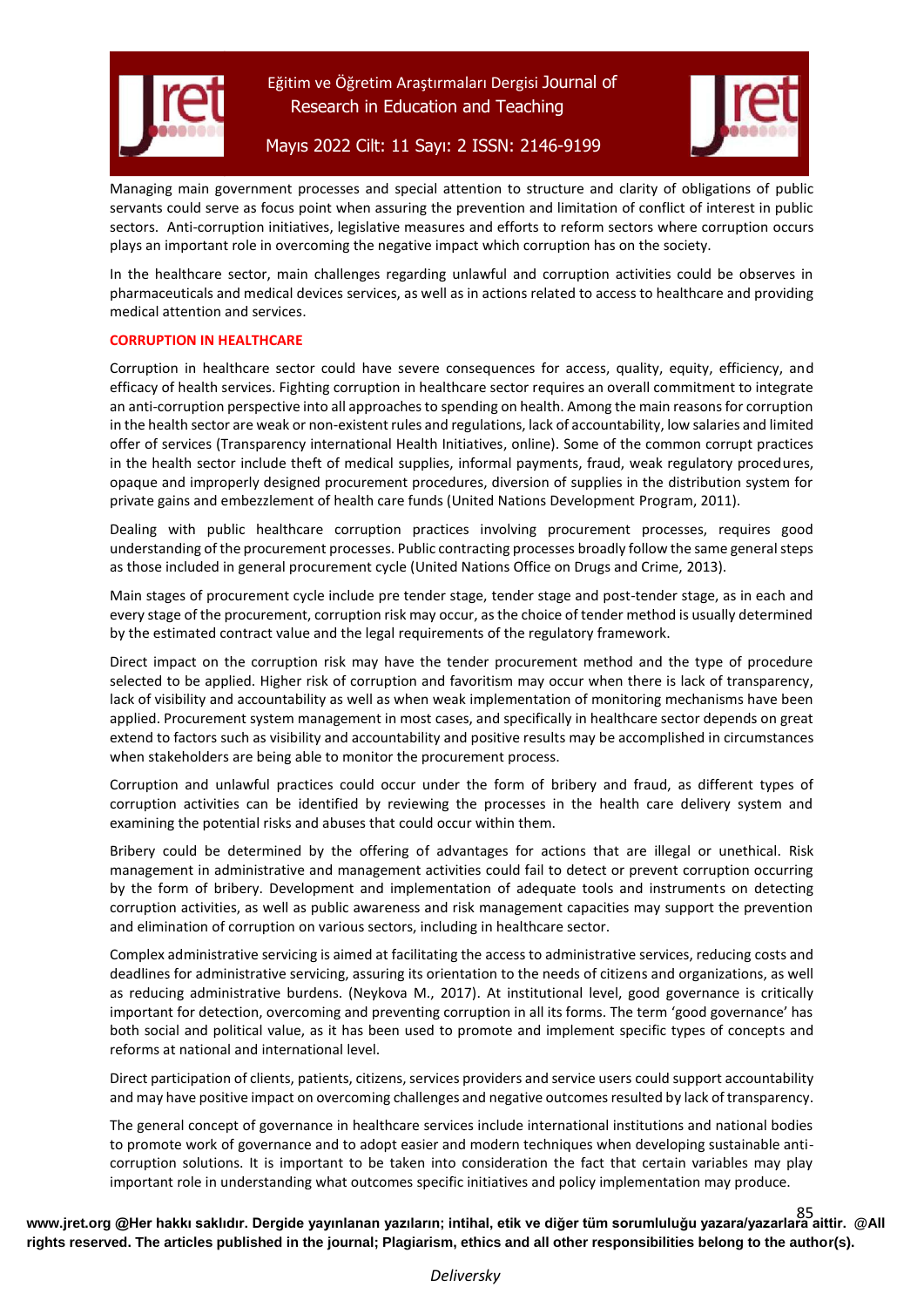

# Mayıs 2022 Cilt: 11 Sayı: 2 ISSN: 2146-9199

Environmental impact assessment in regards to public services may result to better design and implementation of policies and solutions which will benefit the anti-corruption activities and will result to prevention and resolution of major corruption problems and complication. Designing strategies for public health services requires to create a patient - center oriented mechanism and adapt the management framework toward the involvement of service cares delivers and providers as well as to stake holders. That way it will be easier to increase the trust in government capacity and public authorities, as at the same time major needs of the population could be accomplished.

Public-private sector partnership could also significantly increase the sustainable development of social and accountable mechanism for increasing quality and affordability of services. Such activities may result to easier implementation of broader and multi-level strategic approaches causing informal relations to be minimized and bringing forward mechanism for anti-corruption integration.

Bribery and corruption in general, could occur in various stages as sometimes bribes have to pay to officials or service providers along the course of healthcare service. Additional payments within the healthcare services performance could be required for having favorable treatment or special attention in the course of duties being performed as part of medical attendance or healthcare services. Usually, a form of additional income is performed under the case of bribe acceptance.

National instruments, tools and strategies developed base on specifics of domestic environment could promote and provide solid grounds for resultful implementation of anti-corruption solutions. Cases with presence of weak legislation and institutional framework for tackling corruption can use the option of relying on international instruments for dealing with the issue.

As part of the fight against corruption mechanism, the European Union has set European antifraud office in 1999, under the name of OLAF, with priority of assisting European Union member states in fight against corruption, fraud and other related criminal offences. OLAF has competences in investigation of allegations of fraud and other against the law activities involving members and stuff of the European Union institutions. This may result to disciplinary and criminal proceedings against allegations of corruption.

# **BULGARIAN HEALTHCARE SYSTEM FUNCTIONALITY**

Bulgaria is among European Union countries with relevantly low expenditure on health as a percentage of GDP invested in healthcare sector, and it is below the EU average (European Commission, Bulgaria – Health care and Long-Term Care Systems, 2016). According to the Annual report for 2020 on the condition of citizens' health (Ministry of Health, National Center for Public Health and Analyses, 2020) the percentage of patients in Bulgaria, who have to make additional payments for healthcare services is relevantly high (around 48%) in relation to patients in other European Union counties, where 20-25% of healthcare services provided have to be covered by patients themselves.

Bulgaria has a mixed system of health care financing, as it is financed from three main sources: compulsory health insurance contributions, general taxation, and household private expenditure. The country has a system of mandatory social health insurance, providing coverage for the residing population. The National Health Insurance Fund (NHIF) pools the compulsory social health insurance wage-related contributions of employed individuals and the general tax revenue allocated by the government which covers for the contributions of the non-working population (pensioners, unemployed, people taking care of disabled members of the family, people with right to social welfare, etc) (European Commission, Bulgaria – Health care and Long-Term Care Systems, 2016). Healthcare services in Bulgaria could be provided in primary care or in hospital care. Primary care in Bulgaria is provided by General Practitioners (GPs) working in private practices, group practices and in outpatient departments, as citizens have free choice of GPs. Hospital care in the country is provided by public and private health establishments.

The institutions which are financed by the State budget follow different procedures and are paid per diem by the Ministry of Health. The mechanisms for paying staff employed in inpatient care institutions vary according to the type of the institution and, generally, combinations of various payment methods are used. In the public inpatient sector, health personnel are mostly salaried with additional performance-related bonuses. In private hospitals, payment mechanisms are directly negotiable between the employer and the employees under labour contracts

**[www.jret.org @](http://www.jret.org/)Her hakkı saklıdır. Dergide yayınlanan yazıların; intihal, etik ve diğer tüm sorumluluğu yazara/yazarlara aittir. @All**  86 **rights reserved. The articles published in the journal; Plagiarism, ethics and all other responsibilities belong to the author(s).**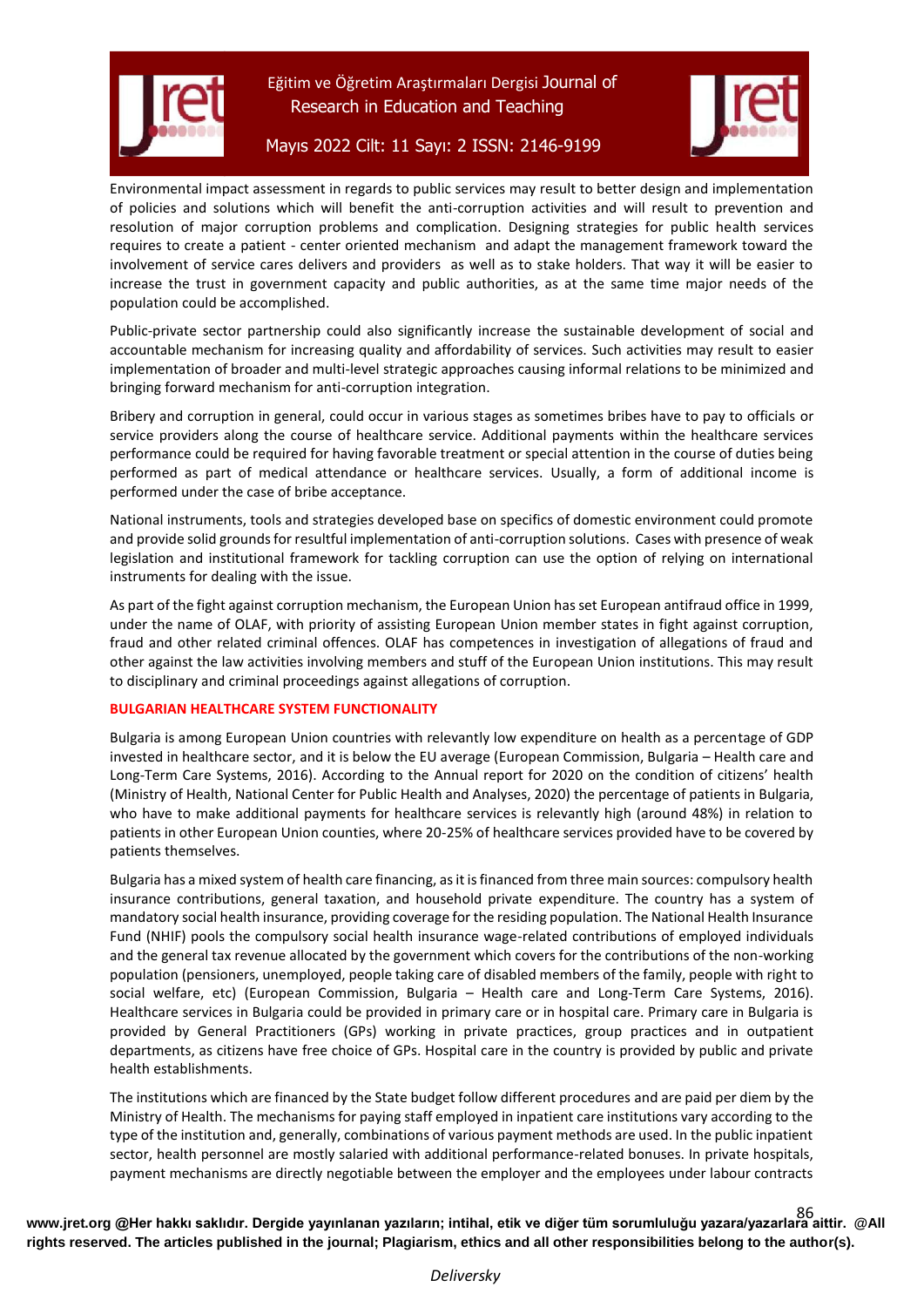



# Mayıs 2022 Cilt: 11 Sayı: 2 ISSN: 2146-9199

for different personnel categories (European Commission, Bulgaria – Health care and Long-Term Care Systems, 2016). Corruption practices in healthcare services could be located both in primary care and in hospital care, despite the fact that health care providers in Bulgaria are mainly reimbursed by the National Health Insurance Fund retrospectively - on a per-case and per-capita basis.

Corruption in healthcare could sometimes result to low public healthcare expenditure and regardless the country where corruption practices occur, it commonly relates to disturbance of access to healthcare services and medical treatment. Restricted access of patients to healthcare result to inequalities and limitations. Corruption in healthcare system could be directly related to actions concerning theft and resale of publicly-funded medicines, medical supplies or even vaccines, as such corruption practices could contribute to shortages, limiting public health surveillance and control, and restriction patients' access healthcare (Transparency International, Global Health Program, 2020).

### **INFORMAL PAYMENTS IN HEALTHCARE AS FORM OF CORRUPTION**

Informal payments from patients are a common practice in many countries. They are defined as a contribution made by patients (or others acting on their behalf) to healthcare providers for services patients are entitled to. These payments are not always illegal, corrupt, or harmful, but informal payments can constitute corruption when they happen before treatment, if they are solicited—or extorted—by the provider and if they involve cash or expensive items (Transparency International, Global Health Program, 2020). Corruption could be limited or prevented when there are no gaps in legal regulatory framework, in the structure of the regulations themselves, as well as in monitoring and enforcement mechanisms applied. At national level, in Bulgaria as part of the National Anti-Corruption Strategy it has been provided plan for specific actions and measures to be held in order to increase control, publicity and accountability over the spending of resources of medical institutions (National Strategy for preventing and combatting corruption in the Republic of Bulgaria 2021-2027). The adopted National Strategy relates to time framework from 2021 to 2027.

## **POLICIES AND PRACTICES TO PREVENT AND CONTROL INFORMAL PAYMENTS AND CORRUPTION**

Different measures could be obtained in regard to prevention and control of informal payments and corruption practices in the healthcare sector. Most of the measures are targeted at patients, medical professionals, and/or health care institutions. Defining and establishing electronic health patient records and implementing information and communication technologies (ICT) in healthcare could ensure transparency, accountability in providing healthcare services, which could result to minimize corruption risk.

Accessibility of health data in relation to the introduction of new technologies when providing healthcare services may have an impact on the transparency and accountability. Health data and especially electronic health record information systems provide practical solutions but also rase legal challenges, as data often depends on technologies, especially in regards to information accessibility, use and sharing. The electronic health record contains data, information and contacts of patient's personal physician, as well as document sheets and forms of all performed medical and dental examinations and treatments.

New technologies are offering numerous of opportunities to collect, use and share health data more efficiently. Processing of health data is fundamental for the good functioning of healthcare services, for patients' safety, for providing advance research and improving public health. But in relation to track cases and manage solution for fight against corruption it is critically important to be considered specific aspects of disclosure of information, especially when it is referring to health data.

Specific approach has to be obtained in relation to exercising the right to data portability, as on legal grounds such right could be enforced upon a special request of the person whose data is to be processed and the application of this right directly relates to the aspect of storage and further the issue use of the information.

Usually, personal information regarding health conditions and status, as well as personal medical data transparency could facilitate traceability and accountability of the conduction of medical services, an important aspect in detection and prevention of informal payments. When analyzing informal payment practices in healthcare it is important to be taken into considerations that patients who are unable to pay extra for specific

**[www.jret.org @](http://www.jret.org/)Her hakkı saklıdır. Dergide yayınlanan yazıların; intihal, etik ve diğer tüm sorumluluğu yazara/yazarlara aittir. @All**  87 **rights reserved. The articles published in the journal; Plagiarism, ethics and all other responsibilities belong to the author(s).**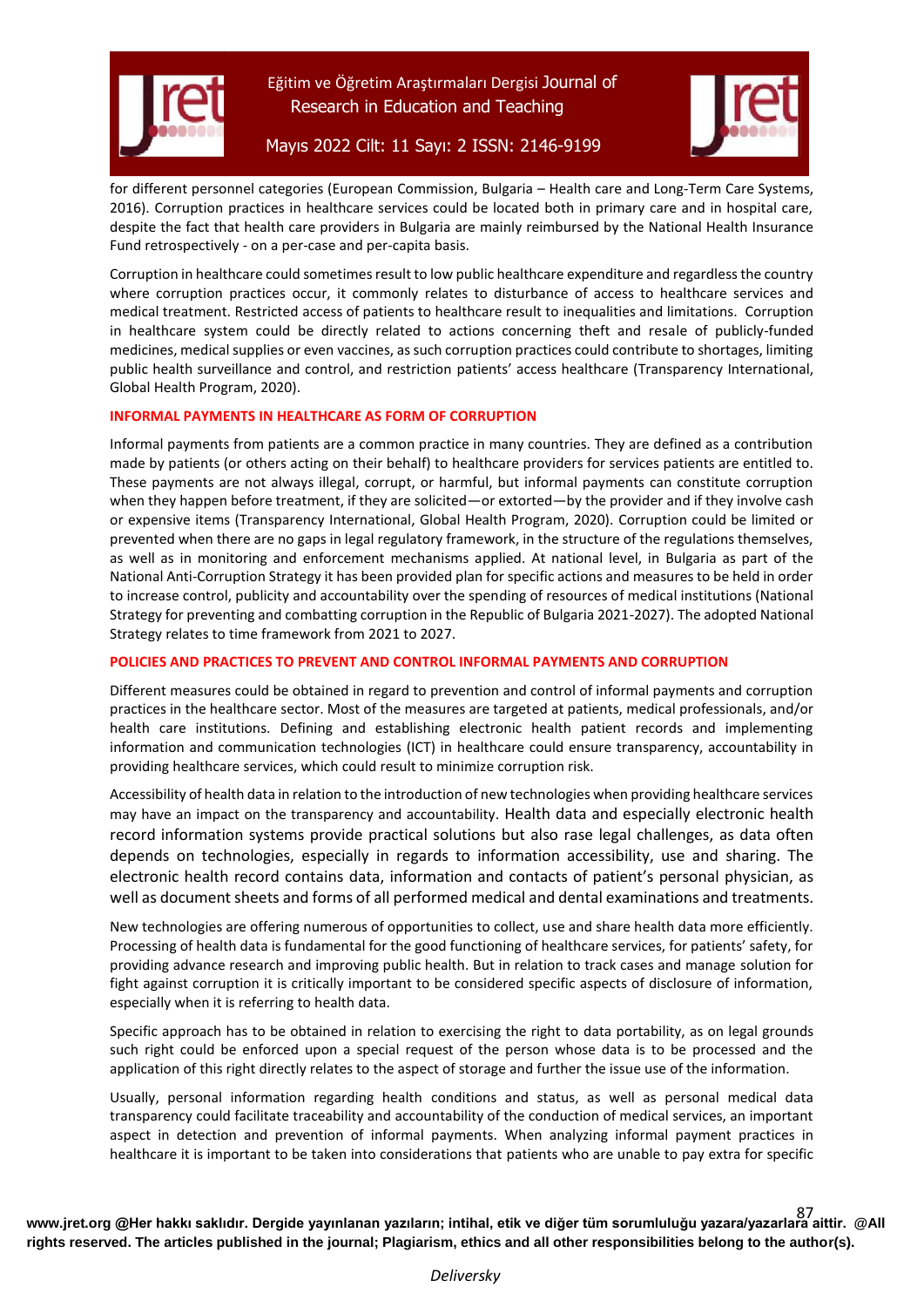



Mayıs 2022 Cilt: 11 Sayı: 2 ISSN: 2146-9199



health and medical services and who cannot provide informal payment, may be facing delay in medical treatment or healthcare services.

In Bulgaria healthcare system, the implementation of personal electronic health record for patients is one of the components of the National Health Information System. Bulgarian National Health Information system aims to assure effective functioning of the health system and provide connectivity in the health care sector. Basic electronic health record maintenance provides access to e-prescriptions, navigation through patient's medical history and facilitates decision making process.

Healthcare providers commonly refer to some form of computerized patient record system as the implementation of appropriate digital health technologies is essential for achieving quality of services, effectiveness and efficiency of healthcare. An important measure could focus on increase in the level of knowledge of patients/medical professionals in regard to healthcare services and their reimbursement. Successful action against prevention and limitation of corruption depends on knowledge-based attitude. This is why knowledge, education and information campaigns on promoting basic values, standards and distinguishing corruption preventing practices could result to minimize corruption risk.

Organizational and individual capacity building as part of anti-corruption policies and strategies are based on the concept of Rule of law, improvement of public administration competences in healthcare sector and systems capability involvement in fight against corruption mechanisms.

In healthcare, the capacity of government to formulate and implement policies and management resources properly could result to providing efficiency in services. The control of corruption outlines an overview of the extend and the nature of corruption activities among officials, servants, decision-making personnel and service providers.

In Bulgaria professional organizations defend the rights and interests of their members, as they also participate in the development and enforcement of major legislative acts in healthcare sector. Professional organizations are responsible for providing continuing education and training, for exercising professional control, for good medical practice and for ensuring that professionals adhere to ethical standards.

The healthcare system in the country is based on regulatory regimes, as on one hand there is the functioning of state-owned and state-controlled health fund financed by mandatory contributions by income earners and on the other hand, a union of healthcare providers involved in negotiation on national framework related to the insurance fund.

# **CONCLUSION**

Providing efficient healthcare and medical services depend and mostly relay on combination of financial factors and resources, human capital competences, supply and delivery mechanism in the context of stable environment and good system functioning. Good governance in healthcare implies that health care system functions effectively and with relevantly high level of efficiency.

Corruption practices are not only restricted to the health sector but complex corruption practices are being delivered and could be observed in various sectors of social and public context. Corruption puts in danger the exercise of fundamental human rights and the equal access to health care, as the access to care is a key aspect of the right to health. One of the important aspects of the monitoring and evaluating function is to assess changes in the level of resources being made available and to identify the areas where gaps exist and improvements are required.

Corruption is a risk factor not only in relation to emergency situations of personal and public health origin, but also in the context of public health threats and especially in times of health crisis and pandemics. To ensure regulation and to minimize corruption risks in healthcare practice it important the sector to be sufficiently resourced. Providing resources and funding mechanisms could assure proper environment for elimination of some of the most severe corruption risks.

**[www.jret.org @](http://www.jret.org/)Her hakkı saklıdır. Dergide yayınlanan yazıların; intihal, etik ve diğer tüm sorumluluğu yazara/yazarlara aittir. @All**  88 **rights reserved. The articles published in the journal; Plagiarism, ethics and all other responsibilities belong to the author(s).**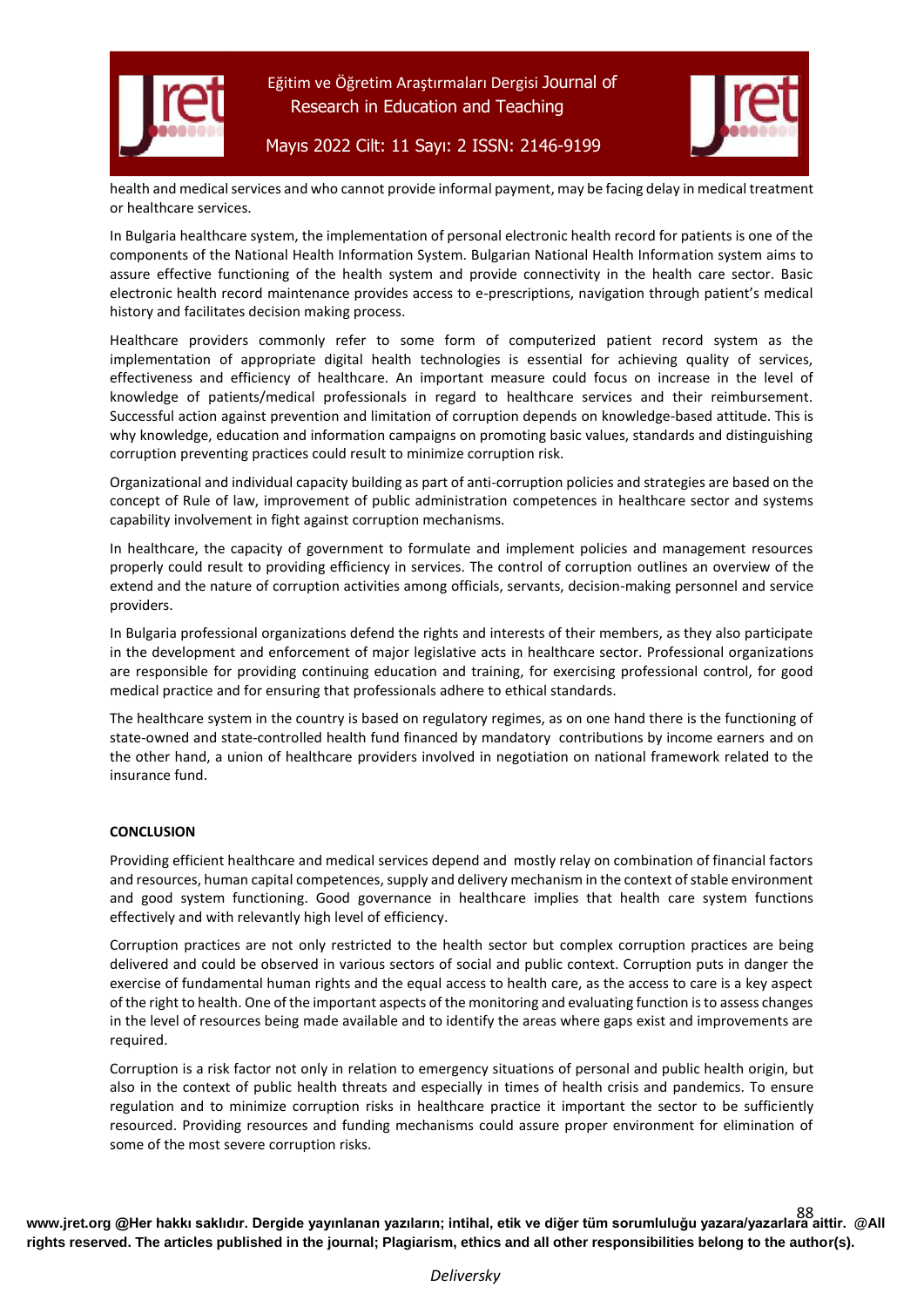

Mayıs 2022 Cilt: 11 Sayı: 2 ISSN: 2146-9199



The adoption and implementation of special anti-corruption measures could provide the necessary integrity, transparency and accountability which could lead to minimizing and preventing corruption risks. Anti-corruption policies and management activities must reflect objectives, measures and tools for successfully overcoming of corruption practices in various forms and in different public, social or health sectors. Serving public interest in public health perspective and services of care, provide reference point for establishing and development of different courses of action when fighting against corruption.

Conflict of interest could concern valuable criteria and major focus point for integrated policy management and enforcement. A significant number of legal acts have been adopted that govern different aspects of the provision of administrative services. (Neykova M., 2018) When corruption is mass phenomenon, policy development and implementation challenges could result to transition processes. The challenge in constructing policy framework directly relates to ethical behavior and provision of strict formal regulatory mechanisms.

Ethical behavior and solid attitudes and values are related to maintaining highest standard with attitude and values. Maintaining ethics in public life requires the power to set rules for accomplishing integrity, accountability honesty. Risk assessment is directly related to integrity, as corruption is mostly reflecting the extend of capability to prevent and control corruption within healthcare systems and the effectiveness of these measures in practice. (European Commission, 2017.)

Anti-corruption interventions are especially needed, although they cannot eliminate all risks, but integrity actors could contribute to government-wide performance evaluation and improvement, using data to provide substantiate analyses development.

Successful prevention of corruption in healthcare is directly related to development and implementation of coordination and control mechanisms based on policies and regulations minimizing corruption risk. To improve the basis for more sustainable and efficient healthcare system there has to be implemented strong and effective mechanisms for control and reduce of corruption practices involving all stakeholders. Improvement of the systems for data collection and monitoring of inputs, processes, outputs and outcomes could result to better assessment performance and limitation of corruption practices. Appropriate regulation ensures successful prevention of corruption and corruption risk minimization in healthcare sector and it could be obtained when the healthcare sector is developing and has implementing policies that ensure transparency and accountability for all main key procedures.

### **REFERENCES**

Dodgson R., Lee K.,& Drager N. (2002). Discussion paper no. 1: global health governance; a conceptual review. Centre on Global Change & Health, Department of Health & Development London School of Hygiene and Tropical Medicine and World Health Organization.

European Commission, Study on Corruption in Healthcare Sector, 2013.

European Commission, Bulgaria – Health care and Long-Term Care Systems, 2016

- European Commission, 2017. Quality of public health a tool for practitioners. Embedding ethical and anticorruption practices.
- Ministry of Health, National Center for Public Health and Analyses, (2020). Annual report for 2020 on the health condition of citizens and final evaluation on the implementation of National health strategy.

National Strategy for preventing and combatting corruption in the Republic of Bulgaria (2021-2027)

Neykova M., Changes in the administrative procedure code and principles of the complex administrative servicing. Globalization, the State and the Individual, No 2(14)/2017, pp. 79-83

Neykova M., Analysis of the Regulatory Framework Governing the Administrative Service, World Science, June 2018 Vol.8,pp. 46 – 50, DOI: https://doi.org/10.31435/rsglobal\_ws/12062018/5893

- Transparency International, Global Health Programme, (2020). The Ignored Pandemic Behind COVID-19: The impact of corruption on healthcare service delivery,
- Transparency international Health Initiatives, https://www.transparency.org/en/our-priorities/health-andcorruption.

**[www.jret.org @](http://www.jret.org/)Her hakkı saklıdır. Dergide yayınlanan yazıların; intihal, etik ve diğer tüm sorumluluğu yazara/yazarlara aittir. @All**  89 **rights reserved. The articles published in the journal; Plagiarism, ethics and all other responsibilities belong to the author(s).**